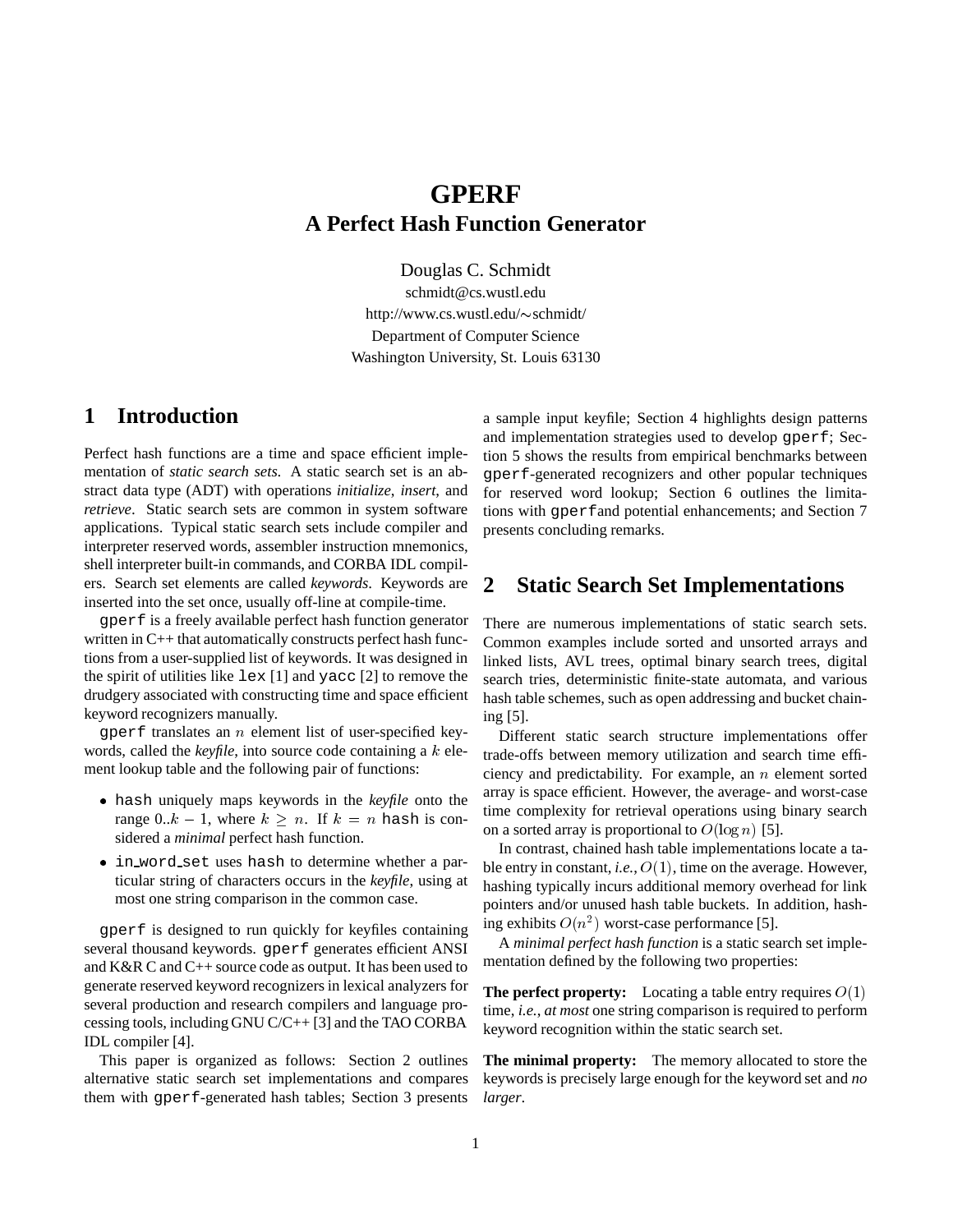Minimal perfect hash functions provide a theoretically optimal time and space efficient solution for static search sets [5]. However, they are hard to generate efficiently due to the extremely large search space of potential perfect hashing functions. Therefore, the following variations are often more appropriate for many practical hashing applications, especially those involving thousands of keywords:

**Non-minimal perfect hash functions:** These functions do not possess the minimal property since they return a range of hash values larger than the total number of keywords in the table. However, they *do* possess the perfect property since at most one string comparison is required to determine if a string is in the table. There are two reasons for generating non-minimal hash functions:

- 1. *Generation efficiency* It is usually much faster to generate non-minimal perfect functions than to generate *minimal perfect* hash functions [6, 7].
- 2. *Run-time efficiency* Non-minimal perfect hash functions may also execute faster than minimal ones when searching for elements that are *not* in the table because the "null" entry will be located more frequently. This situation often occurs when recognizing programming language reserved words in a compiler [8].

**Near-perfect hash functions:** Near-perfect hash functions do not possess the perfect property since they allow nonunique keyword hash values [9] (they may or may not possess the minimal property, however). This technique is a compromise that trades increased *generated-code-execution-time* for decreased *function-generation-time*. Near-perfect hash functions are useful when main memory is at a premium since they tend to produce much smaller lookup tables than non-minimal perfect hash functions.

gperf can generate minimal perfect, non-minimal perfect, and near-perfect hash functions, as described below.

## **3 Interacting with GPERF**

This section explains how end-users can interact with gperf. By default, gperf reads a keyword list and optional *associated attributes* from the standard input keyfile. Keywords are specified as arbitrary character strings delimited by a userspecified field separator that defaults to ', '. Thus, keywords may contain spaces and any other ASCII characters. Associated attributes can be any C literals. For example, keywords in Figure 1 represent months of the year. Associated attributes in this figure correspond to fields in struct months. They include the number of leap year and non-leap year days in each

```
%{
#include <stdio.h>
#include <string.h>
/* Command-line options:
   -C -p -a -n -t -o -j 1 -k 2,3
   -N is_month */
%}
struct months {
  char *name;
  int number;
  int days;
  int leap_days;
};
\frac{1}{6}january, 1, 31, 31
february, 2, 28, 29<br>march, 2, 28, 29<br>march, 3, 31, 31
march, 3, 31, 31<br>april, 4, 30, 30
april, \begin{array}{ccc} 4, & 30, & 30 \\ \text{max}, & 5, & 31, & 31 \end{array}may, 5, 31, 31
june, 6, 30, 30<br>
iuly 7, 31, 31
july, 7, 31, 31
august, 8, 31, 31<br>september, 9, 30, 30
september, 9, 30, 30<br>october, 10, 31, 31
october, 10, 31, 31<br>november, 11, 30, 30
november, 11, 30, 30<br>december, 12, 31, 31
december.
%/* Auxiliary code goes here... */
#ifdef DEBUG
int main ()char buf[BUFSIZ];
  while (gets (buf)) {<br>struct months *_{p} =
                          is_month (buf, strlen (buf));
    printf ("%s is%s a month\n",
             p ? p->name : buf, p ? "" : " not");
  }
}
#endif
```
Figure 1: An Example Keyfile for Months of the Year

month, as well as the months' ordinal numbers, *i.e.*, january = 1, february =  $2, \ldots$ , december = 12.

gperf's input format is similar to the UNIX utilities lex and yacc. It uses the following input format:

```
declarations and text inclusions
%keywords and optional attributes
% > 2auxiliary code
```
A pair of consecutive % symbols in the first column separate declarations from the list of keywords and their optional attributes. C or C++ source code and comments are included verbatim into the generated output file by enclosing the text inside  $\{\ \ \ \ \ \ \ \ \ \ \$  delimiters, which are stripped off when the output file is generated, *e.g.*:

```
%{
#include <stdio.h>
#include <string.h>
  Command-line options:
   -C -p -a -n -t -o -j 1 -k 2,3
   -N is_month */%}
```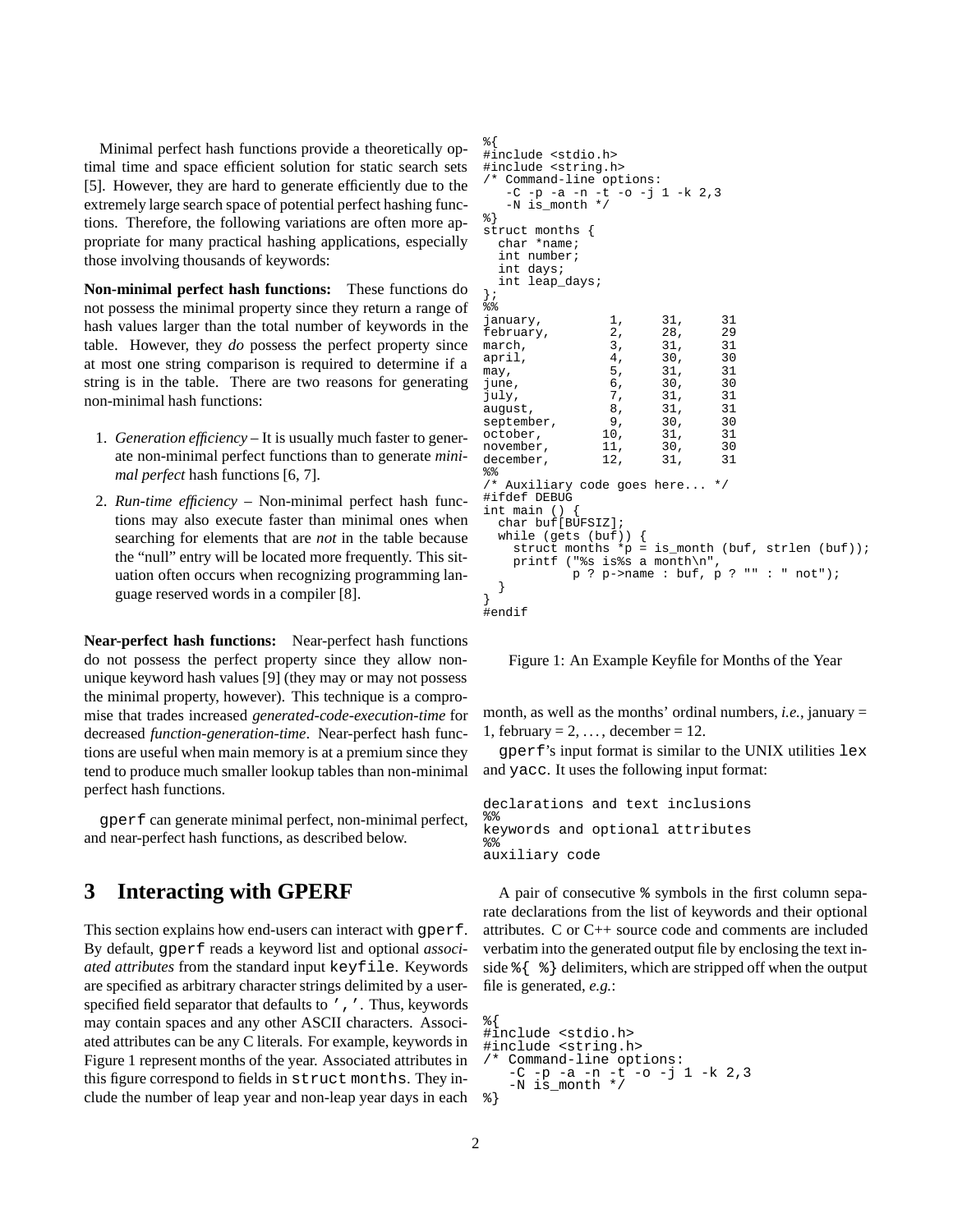An optional user-supplied struct declaration may be placed at the end of the declaration section, just before the %% separator. This feature enables "typed attribute" initialization. For example, in Figure 1 struct months is defined to have four fields that correspond to the initializer values given for the month names and their respective associated values, *e.g.*:

```
struct months {
  char *name;
  int number;
  int days;
  int leap_days;
};
န့်နွ
```
Lines containing keywords and associated attributes appear in the *keywords and optional attributes* section of the keyfile. The first field of each line always contains the keyword itself, left-justified against the first column and without surrounding quotation marks. Additional attribute fields can follow the keyword. Attributes are separated from the keyword and from each other by field separators, and they continue up to the "end-of-line marker," which is the newline character  $(\nabla \nabla)$  by default.

Attribute field values are used to initialize components of the user-supplied struct appearing at the end of the declaration section, *e.g.*:

| january,<br>february, | 31,<br>28, | 31<br>29 |  |
|-----------------------|------------|----------|--|
| march,                | 31.        | 31       |  |
|                       |            |          |  |

As with lex and yacc, it is legal to omit the initial declaration section entirely. In this case, the keyfile begins with the first non-comment line (lines beginning with a "#" character are treated as comments and ignored). This format style is useful for building keyword set recognizers that possess no associated attributes. For example, a perfect hash function for *frequently occurring English words* can efficiently filter out uninformative words, such as "the," "as," and "this," from consideration in a *key-word-in-context* indexing application [5].

Again, as with lex and yacc, all text in the optional third *auxiliary code* section is included verbatim into the generated output file, starting immediately after the final %% and extending to the end of the keyfile. It is the user's responsibility to ensure that the inserted code is valid C or C++. In the Figure 1 example, this auxiliary code provides a test driver that is conditionally included if the DEBUG symbol is enabled when compiling the generated C or C++ code.

# **4 Design and Implementation Strategies**

Many articles describe perfect hashing [10, 7, 11, 12] and minimal perfect hashing algorithms [8, 13, 6, 14, 15]. Few articles,

however, describe the design and implementation of a generalpurpose perfect hashing generator tool in detail. This section describes the data structures, algorithms, output format, and reusable components in gperf.

gperf is written in  $\sim$ 4,000 lines of C++ source code. C++ was chosen as the implementation language since it supports data abstraction better than C, while maintaining C's efficiency and expressiveness [16].

gperf's three main phases for generating a perfect or nearperfect hash function are shown in Figure 2: Figure 6 illustrates gperf's overall program structure. and described be-



Figure 2: gperf's Processing Phases

low:

- 1. Process command-line options, read keywords and attributes (the input format is described in Section 3), and initialize internal objects (described in Section 4.1).
- 2. Perform a non-backtracking, heuristically guided search for a perfect hash function (described in Section 4.2.1 and Section 4.2.2).
- 3. Generate formatted  $C$  or  $C_{++}$  code according to the command-line options (output format is described in Section 4.3).

The following section outlines qperf's perfect hash function generation algorithms and internal objects, examines its generated source code output, describes several reusable class components, and discusses the program's current limitations and future enhancements.

## **4.1 Internal Objects**

gperf's implementation centers around two internal objects: the *keyword signatures* list (Key List) and the *associated values* array (asso values), both of which are described below.

#### **4.1.1 The Keyword Signatures List**

Every user-specified keyword and its attributes are read from the keyfile and stored in a node on a linked list, called Key List. gperf only considers a subset of each keywords' characters while it searches for a perfect hash function. The subset is called the "keyword signature," or *keysig*.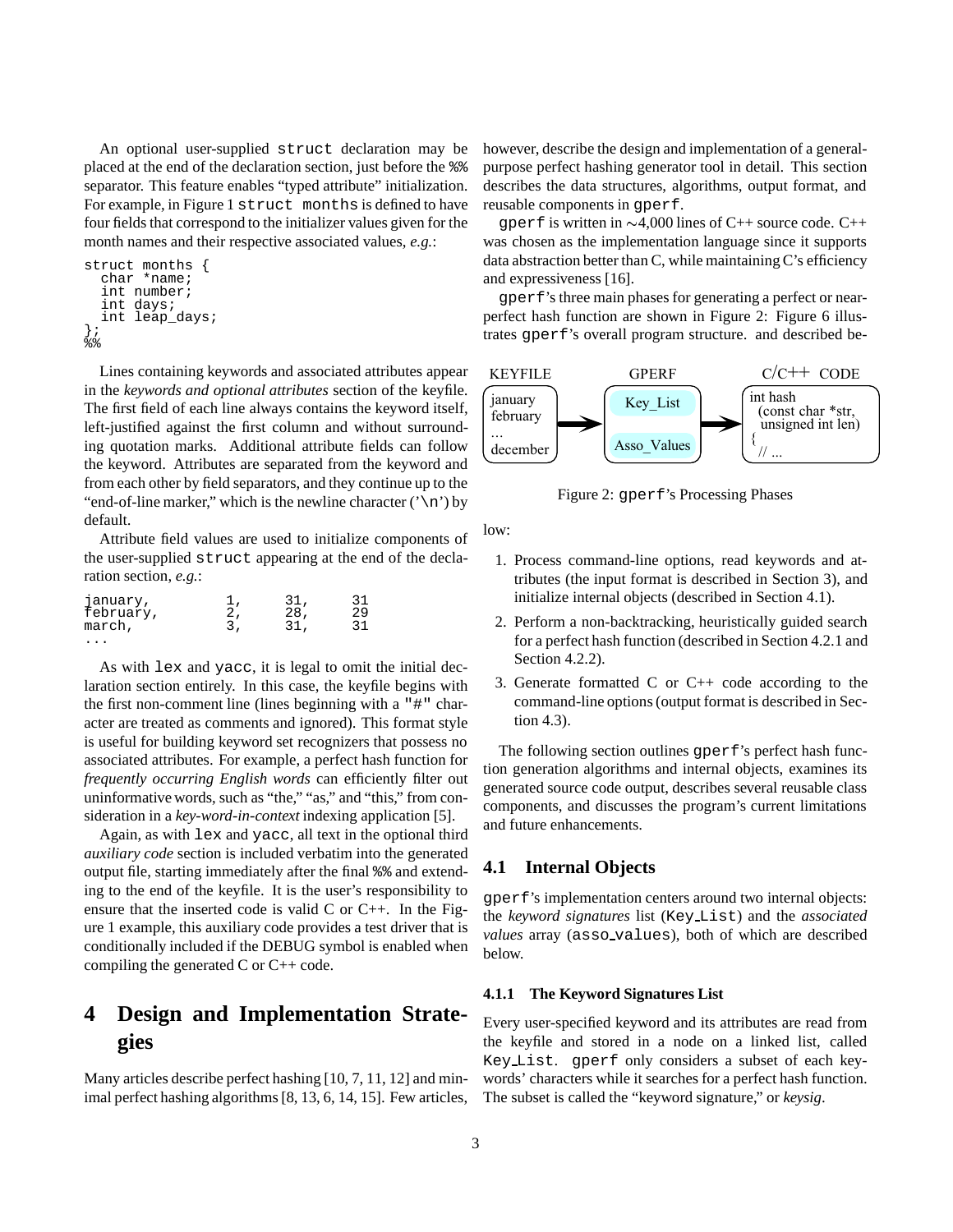The keysig represents the particular subset of characters used by the automatically generated recognition function to compute a keyword's hash value. Keysigs are created and cached in each node in the Key List when the keyfile is initially processed by gperf.

#### **4.1.2 Associated Values Array**

The *associated values* array, asso values, is an object that is closely related to keysigs. In fact, it is indexed by keysig characters. The array is constructed internally by gperf and referenced frequently while gperf searches for a perfect hash function.

During the  $C/C++$  code generation phase of gperf, an ASCII representation of the associated array is output in the generated hash function as a static local array. This array is declared as u int asso values[MAX ASCII SIZE]. When searching for a perfect hash function, gperf repeatedly reassigns different values to certain asso values elements specified by keysig entries. At every step during the search for the perfect hash function solution, the asso values array's contents represent the current associated values' *configuration*.

When configured to produce minimal perfect hash functions (which is the default), gperf searches for an associated values configuration that maps all  $n$  keysigs onto non-duplicated hash values. A perfect hash function is produced when gperf finds a configuration that assigns each keysig to a unique location within the generated lookup table. The resulting perfect hash function returns an unsigned int value in the range 0.  $(k-1)$ , where  $k = (maximum\ keyword\ hash\ value+1)$ . When  $k = n$  a *minimal* perfect hash function is produced. For k larger than n, the lookup table's *load factor* is  $\frac{n}{k}$  $(\frac{number\ of\ keywords}{total\ table\ size}).$ 

A keyword's hash value is typically computed by combining the associated values of its keysig with its length. $1$  By default, the hash function adds the associated value of a keyword's first index position plus the associated value of its last index position to its length, *i.e.*:

```
hash value =
  asso_values[keyword[0]]
  + asso_values[keyword[length - 1]]
  + length;
```
Other combinations are often necessary in practice. For example, using the default hash function for C++ reserved words causes a collision between delete and double. To resolve this collision and generate a perfect hash function for C++ reserved words, an additional character must be added to the keysig, as follows:

```
hash value =asso_values[keyword[0]]
  + asso_values[keyword[1]]
    asso_values[keyword[length - 1]]
  + length;
```
Developers can control the generated hash function's contents using the "-k" option to explicitly specify the keyword index positions used as keysig elements by gperf. The default is "-k  $1, \xi$ ", where the ' $\xi$ ' represents the keyword's final character.

Table 1 shows the keywords, keysigs, and hash value for each month shown in the Figure 1 keyfile. These keysigs were

| <b>Keyword</b> | <b>Keysig</b> | <b>Hash Value</b> |
|----------------|---------------|-------------------|
| january        | an            | 3                 |
| february       | be            | 9                 |
| march          | ar            |                   |
| april          | pr            | $\overline{c}$    |
| may            | ay            | 8                 |
| june           | nu            | 1                 |
| july           | lu            | 6                 |
| august         | gu            |                   |
| september      | ep            | 0                 |
| october        | ct            | 10                |
| november       | OV            | 11                |
| december       | ce            | 5                 |

Table 1: Keywords, Keysigs, and Hash Values for the Months Example

produced using the  $-k2$ , 3 option.

 $\frac{\pi}{k}$  other perfect hash function generation techniques [8] that only Keysigs are *multisets* since they may contain multiple occurrences of certain characters. This approach differs from consider first/last characters  $+$  length when computing a keyword's hash value.

The hash function generated by gperf properly handles keywords shorter than a specified index position by skipping characters that exceed the keyword's length. In addition, users can instruct gperf to include *all* of a keyword's characters in its keysig via the "-k\*" option.

### **4.2 Generating Perfect Hash Functions**

This subsection describes how gperf generates perfect hash functions.

#### **4.2.1 Main Algorithm**

gperf iterates sequentially through the list of  $i$  keywords,  $1 \leq i \leq n$ , where *n* equals the total number of keywords. During each iteration gperf attempts to extend the set of uniquely hashed keywords by 1. It succeeds if the hash value

<sup>&</sup>lt;sup>1</sup>The  $" -n"$  option instructs gperf not include the length of the keyword when computing the hash function.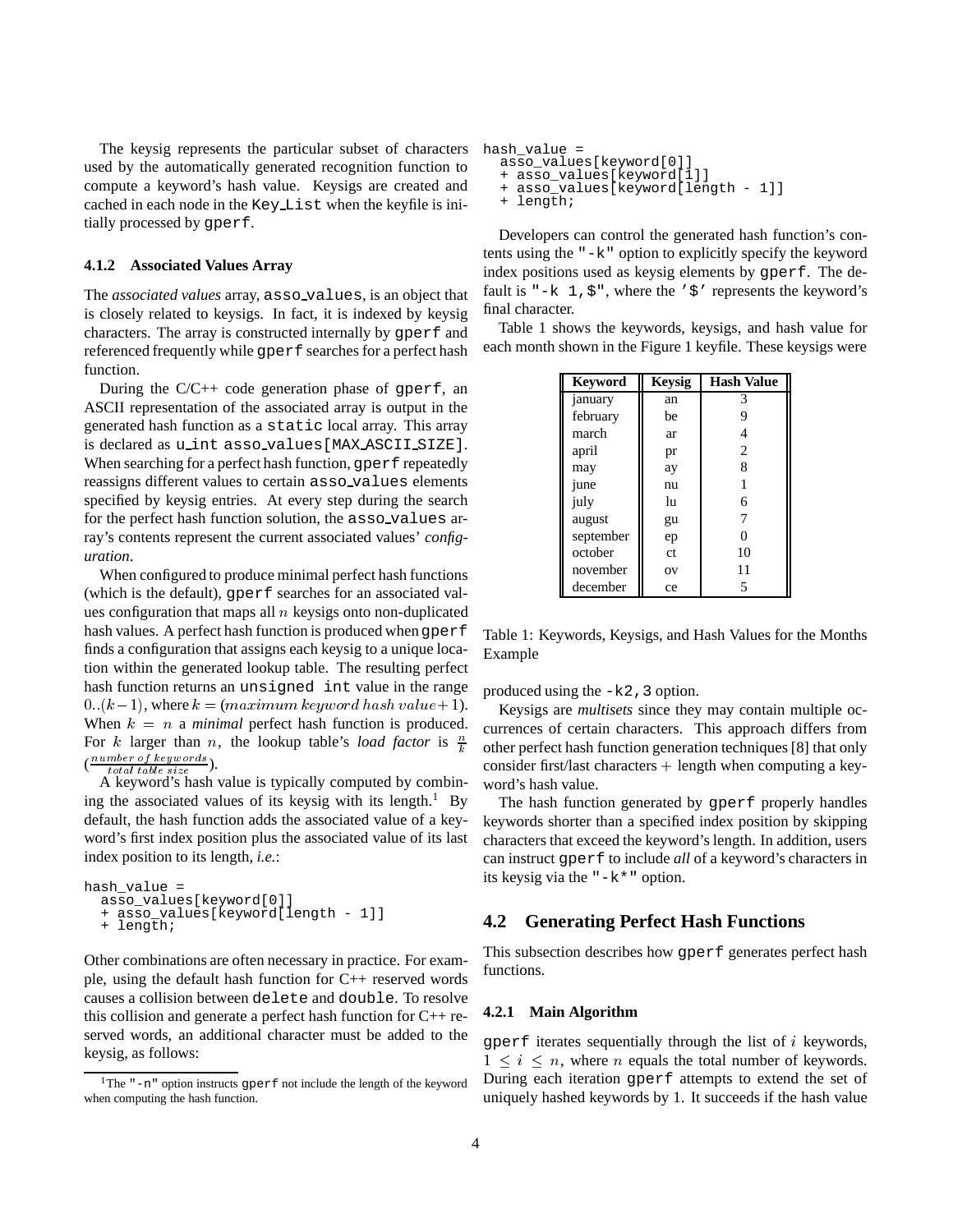computed for keyword i does not collide with the previous  $i-1$ uniquely hashed keywords. Figure 3 outlines the algorithm.

```
for i \leftarrow 1 to n loop
   if hash (i^{th} key) collides with any hash (1^{st} key ... (i-1)^{st} key)
   then
      modify disjoint union of associated values to resolve collisions
      based upon certain collision resolution heuristics
   end if
end loop
```
Figure 3: Gperf's Main Algorithm

The algorithm terminates and generates a perfect hash function when  $i = n$  and no unresolved hash collisions remain. Thus, the *best-case* asymptotic time-complexity for this algorithm is linear in the number of keywords, *i.e.*,  $\Omega(n)$ .

#### **4.2.2 Collision Resolution Strategies**

As outlined in Figure 3, gperf attempts to resolve keyword hash collisions by incrementing certain associated values. The following discusses the strategies gperf uses to speedup collision resolution.

**Disjoint union:** To avoid performing unnecessary work, gperf is selective when changing associated values. In particular, it only considers characters comprising the *disjoint union* of the colliding keywords' keysigs. The disjoint union of two keysigs  $\{A\}$  and  $\{B\}$  is defined as  $\{A\cup B\}$  –  $\{A\cap B\}$ .

To illustrate the use of disjoint unions, consider the keywords january and march from Figure 1. These keywords have the keysigs ''an'' and ''ar'', respectively, as shown in Table 1. Thus, when asso values['a'], asso values['n'], and asso values['r'] all equal 0, a collision will occur during  $\text{sperf's execution.}^2$  To resolve this collision, gperf only considers changing the associated values for 'n' and/or 'r'. Changing 'a' by any increment cannot possibly resolve the collision since 'a' occurs the same number of times in each keysig.

By default, all asso values are initialized to 0. When a collision is detected gperf increases the corresponding associated value by a "jump increment." The command-line option "-j" can be used to increase the jump increment by a fixed or random amount. In general, selecting a smaller jump increment,  $e.g.,$   $"-\dagger 1"$  decreases the size of the generated hash table, though it may increase gperf's execution time.

In the months example in Figure 1, the  $"-\text{j}$  1" option was used. Therefore, gperf quickly resolves the

| <b>Keysig</b><br><b>Characters</b> | <b>Associated</b><br><b>Values</b> | <b>Frequency of</b><br>Occurrence |
|------------------------------------|------------------------------------|-----------------------------------|
| a                                  | 2                                  |                                   |
| 'b'                                | 9                                  |                                   |
| $^{\circ}c^{\circ}$                | 5                                  | 2                                 |
| 'e'                                |                                    | 3                                 |
| $\cdot$ g'                         |                                    |                                   |
| 'l'                                | 6                                  |                                   |
| $\cdot_n$                          |                                    | $\mathfrak{D}_{\mathfrak{p}}$     |
| $\alpha$                           |                                    |                                   |
| 'p'                                |                                    | 2                                 |
| 'n,                                | $\overline{c}$                     | $\mathfrak{D}$                    |
| '†'                                | 5                                  |                                   |
| 'u'                                |                                    |                                   |
| 'v'                                |                                    |                                   |

Table 2: Associated Values and Occurrences for Keysig Characters

'y' 6 1

**Search heuristics:** gperf uses several search heuristics to reduce the time required to generate a perfect hash function. For instance, characters in the disjoint union are sorted by increasing frequency of occurrence, so that less frequently used characters are incremented before more frequently used characters. This strategy is based on the assumption that incrementing infrequently used characters *first* decreases the negative impact on keywords that are already uniquely hashed with respect to each other. Table 2 shows the associated values and frequency of occurrences for all the keysig characters in the months example.

gperf generates a perfect hash function if increments to the associated values configuration shown in Figure 3 and described above eliminate all keyword collisions when the end of the Key List is reached. The *worst-case* asymptotic timecomplexity for this algorithm is  $O(n^3l)$ , where l is the number of characters in the largest disjoint union between colliding keyword keysigs. After experimenting with gperf on many keyfiles it appears that such worst-case behavior occurs rarely in practice.

Many perfect hash function generation algorithms [6, 7] are sensitive to the order in which keywords are considered. To mitigate the effect of ordering, gperf will optionally reorder keywords in the Key List if the "-o" command-line option is enabled. This reordering is done in a two-stage prepass [8] before gperf invokes the main algorithm shown in Figure 3. First, the Key List is sorted by decreasing fre-

|              | collision between january and march by incrementing    |  |  |  |  |
|--------------|--------------------------------------------------------|--|--|--|--|
|              | asso_value['n'] by 1. As shown in Table 2, this is its |  |  |  |  |
| final value. |                                                        |  |  |  |  |

<sup>&</sup>lt;sup>2</sup>Note that since the  $" -n"$  option is used in the months example, the different keyword lengths are not considered in the resulting hash function.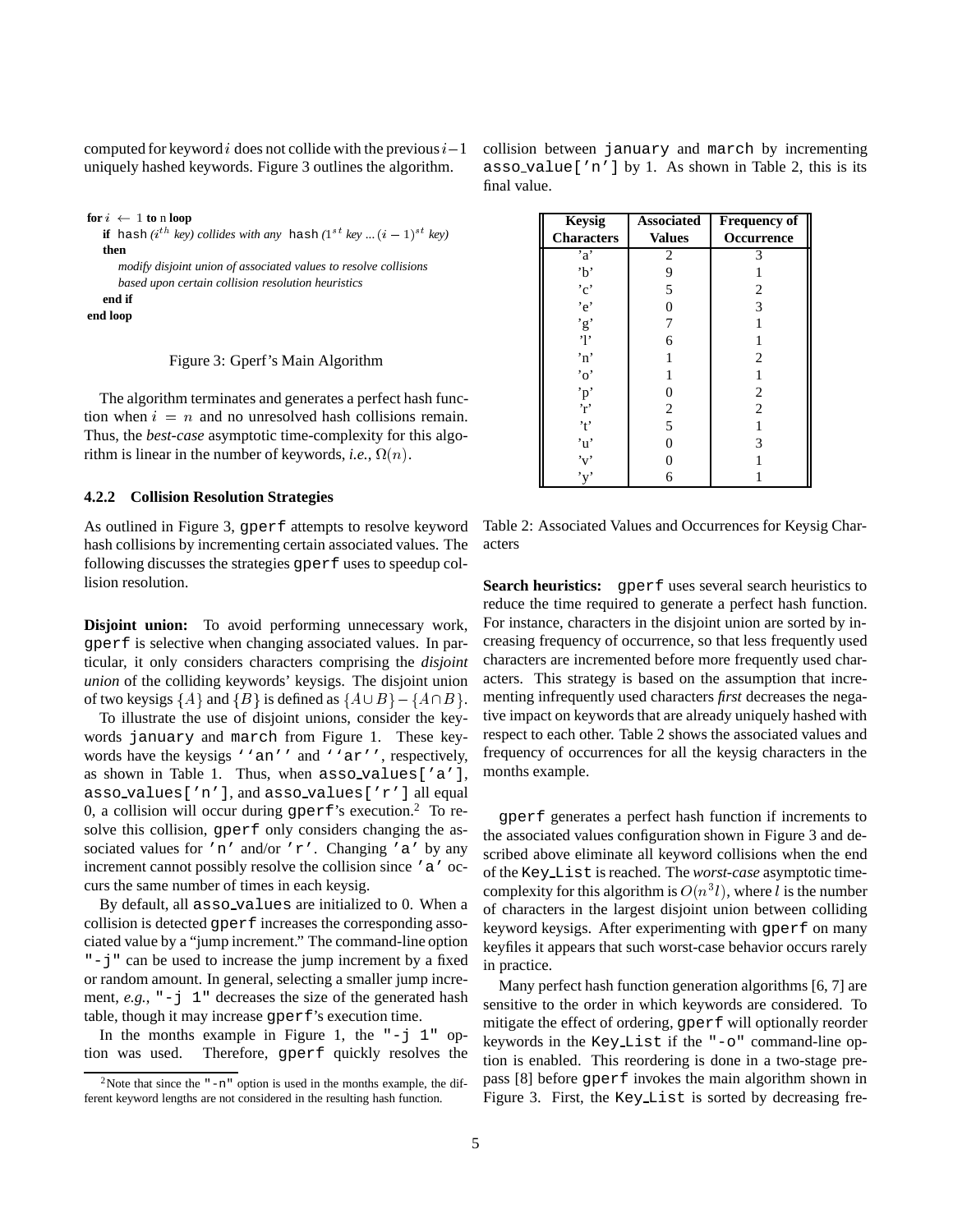quency of keysig characters occurrence. The second reordering pass then reorders the Key List so that keysigs whose values are "already determined" appear earlier in the list.

These two heuristics help to prune the search space by handling inevitable collisions early in the generation process. gperf will run faster on many keyword sets, and often decrease the perfect hash function range, if it can resolve these collisions quickly by changing the appropriate associated values. However, if the number of keywords is large and the user wishes to generate a near-perfect hash function, this reordering sometimes *increases* gperf's execution time. The reason for this apparent anomaly is that collisions begin earlier and frequently persist throughout the remainder of keyword processing [8, 9].

### **4.3 Generated Output Format**

Figure 4 depicts the C code produced from the gperfgenerated minimal perfect hash function corresponding to the keyfile depicted in Figure 1. Execution time was negligible on a Sun SPARC 20 workstation, *i.e.*, 0.0 user and 0.0 system time. The following section uses portions of this code as a working example to illustrate various aspects of gperf's generated output format.

#### **4.3.1 Generated Symbolic Constants**

gperf's output contains the following seven symbolic constants that summarize the results of applying the algorithm in Figure 3 to the keyfile in Figure 1:

```
P_{\text{Pliff}}TOTAL KEYWORDS = 12,
  MIN_WORD_LENGTH = 3,
  MAX_WORD_LENGTH = 9,
  MIN<sub>1</sub> HASH<sub>2</sub> VALUE = 0,
  MAX_HASH_VALUE = 11,
  HASH_VALUE_RANGE = 12,
  DUPLICATES = 0
};
```
gperf produces a *minimal perfect* hash function when HASH VALUE RANGE <sup>=</sup> TOTAL KEYWORDS and DUPLI-CATES <sup>=</sup> <sup>0</sup>. A *non-minimal perfect* hash function occurs when DUPLICATES = 0 and HASH\_VALUE\_RANGE > TOTAL KEYWORDS. Finally, a *near-perfect* hash function occurs when DUPLICATES  $> 0$  and DUPLICATES  $\ll$  TO-TAL KEYWORDS.

#### **4.3.2 The Generated Lookup Table**

By default, when gperf is given a keyfile as input it attempts to generate a perfect hash function that uses at most one string comparison to recognize keywords in the lookup table. gperf can implement the lookup table either an array or a switch statement, as described below.

```
#include <stdio.h>
#include <string.h>
/* Command-line options:<br>-C -p -a -n -t -o -j 1 -k 2,3
     -C -p -a -n -t -o -j 1 -k 2,3
-N is_month */
struct months {
   char *name;
   int number;
   int days;
   int leap_days;
};
enum {
   TOTAL_KEYWORDS = 12,
   MIN_WORD_LENGTH = 3,
MAX_WORD_LENGTH = 9,
   MIN_HASH_VALUE = 0,
MAX_HASH_VALUE = 11,
   HASH_VALUE_RANGE = 12,
  DUPLICATES = 0
};
static unsigned int
hash (const char *str, unsigned int len)
{
   static const unsigned char asso_values[] =
   {
      12, 12, 12, 12, 12, 12, 12, 12, 12, 12,
      12, 12, 12, 12, 12, 12, 12, 12, 12, 12,
12, 12, 12, 12, 12, 12, 12, 12, 12, 12,
      12, 12, 12, 12, 12, 12, 12, 12, 12, 12,
      12, 12, 12, 12, 12, 12, 12, 12, 12, 12,
      12, 12, 12, 12, 12, 12, 12, 12, 12, 12,
      12, 12, 12, 12, 12, 12, 12, 12, 12, 12,
12, 12, 12, 12, 12, 12, 12, 12, 12, 12,
12, 12, 12, 12, 12, 12, 12, 12, 12, 12,
      12, 12, 12, 12, 12, 12, 12, 2, 9, 5,
       2, 0, 12, 7, 12, 12, 12, 12, 6, 12<br>1, 11, 0, 12, 2, 12, 5, 0, 0, 12
      1, 11, 0, 12, 2, 12, 5, 0, 0, 12,
12, 6, 12, 12, 12, 12, 12, 12,
   };
   return asso_values[str[2]] + asso_values[str[1]];
}
const struct months
is_month (const char *str, unsigned int len)
{
   static const struct months wordlist[] =
        "september", 9, 30, 30<br>"june", 6, 30, 30<br>"april", 4, 30, 30
                           {6}, 30, 30}
        "april", 4, 30, 30,<br>"january", 1, 31, 31, 32,
      {"january", 1, 31, 31},
{"march", 3, 31, 31},
        "march", 3, 31, 31<br>"december", 12, 31, 31<br>"july", 7, 31, 31
        "july", 7, 31, 31<br>"august", 8, 31, 31
        "august", 8,<br>"may", 5,<br>"february", 2,
        "may", 5, 31, 31,<br>"february", 2, 28, 29,
        "february", 2, 28,<br>"october", 10, 31,
   \left\{\begin{matrix} \text{"october"} , & 10, 31, 31}, \\ \text{"november"} , & 11, 30, 30, \\ \end{matrix}\right\},if (len <= MAX_WORD_LENGTH
      && len >= MIN_WORD_LENGTH) {
int key = hash (str, len);
if (key <= MAX_HASH_VALUE
            && key >= MIN_HASH_VALUE) {
         char \ast s = wordlist[key].name;
             i^*str == *s
            && !strcmp (str + 1, s + 1))
return &wordlist[key];
      } }
   return 0;
}
```
Figure 4: Minimal Perfect Hash Function Generated by gperf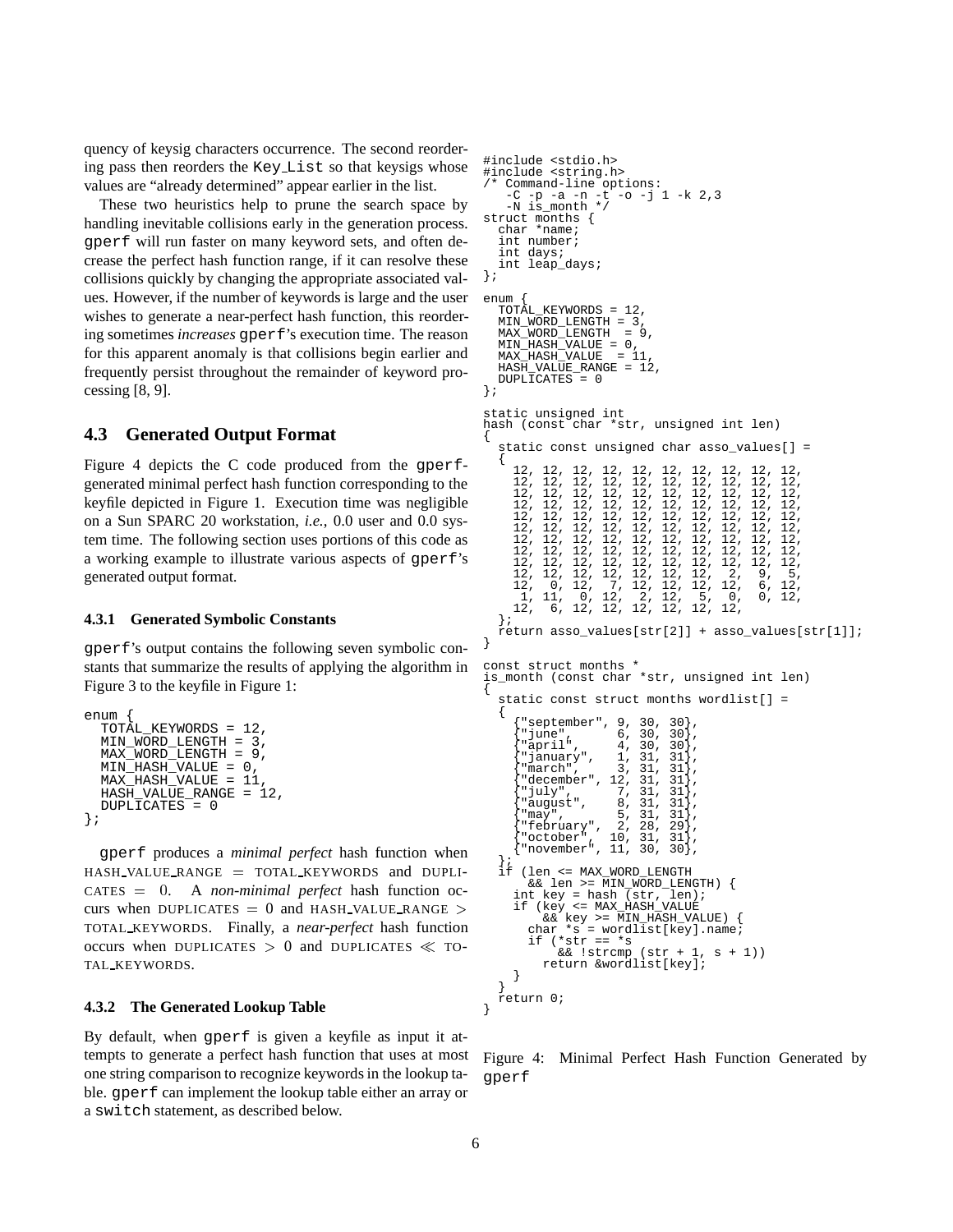asso values **array lookup table:** gperf generates an array by default, emphasizing run-time speed over minimal memory utilization. This array is called asso values, as shown in the hash function in Figure 4. The asso values array is used by the two generated functions that compute hash values and perform table lookup.

gperf also provides command-line options that allow developers to select trade-offs between memory size and execution time. For example, expanding the range of hash values produces a sparser lookup table. This generally yields faster keyword searches but requires additional memory.

The array-based asso values scheme works best when the HASH VALUE RANGE is not considerably larger than the TOTAL KEYWORDS. When there are a large number of keywords, and an even larger range of hash values, however, the wordlist array in is month function in Figure 4 may become extremely large. Several problems arise in this case:

- The time to compile the sparsely populated array is excessive;
- The array size may be too large to store in main memory;
- A large array may lead to increased "thrashing" of virtual memory in the OS.

**Switch-based lookup table:** To handle the problems described above, gperf can also generate one or more switch statements to implement the lookup table. Depending on the underlying compiler's switch optimization capabilities, the switch-based method may produce smaller *and* faster code, compared with the large, sparsely filled array. Figure 5 shows how the switch statement code appears if the months example is generated with gperf's "-S 1" option.

Since the months example is somewhat contrived, the tradeoff between the array and switch approach is not particularly obvious. However, good C++ compilers generate assembly code implementing a "binary-search-of-labels" scheme if the switch statement's case labels are sparse compared to the range between the smallest and largest case labels [3]. This technique can save a great deal of space by not emitting unnecessary empty array locations or jump-table slots. The exact time and space savings of this approach varies according to the underlying compiler's optimization strategy.

gperf generates source code that constructs the array or switch statement lookup table at *compile-time*. Therefore, initializing the keywords and any associated attributes requires little additional execution-time overhead when the recognizer function is run. The "initialization" is automatically performed as the program's binary image is loaded from disk into main memory.

const struct months \*rw;

{

```
switch (key)
  {
     case 0: rw = \& worldlist[0]; break; case 1: rw = \& worldlist[1]; break;case 1: rw = &wordlist[1]; break;<br>case 2: rw = &wordlist[2]; break;
              2: rw = &wordlist[2];
    case 3: rw = &wordlist[3]; break;
     case 4: rw = &wordlist[4]; break;
     case 5: rw = &wordlist[5]; break;
     case 6: rw = &wordlist[6]; break;
     case 7: rw = &wordlist[7]; break;<br>case 8: rw = &wordlist[8]; break;
              8: rw = \&wordlist[8]; break;<br>9: rw = \&wordlist[9]; break;
     case 9: rw = &wordlist[9];<br>case 10: rw = &wordlist[10]10: rw = &wordlist[10]; break;
     case 11: rw = &wordlist[11]; break;
    default: return 0;
  }
  if (*str == *rw->name
       && !strcmp (str + 1, rw->name + 1))
     return rw;
  return 0;
}
```


#### **4.3.3 The Generated Functions**

gperf generates a hash function and a lookup function. By default, they are called hash and in word set, although a different name may be given for in word set using the "-N" command-line option. Both functions require two arguments, a pointer to a NUL-terminated ( $' \setminus 0'$ ) array of characters, const char \*str, and a length parameter, unsigned int len.

**The generated hash function (**hash**):** Figure 4 shows the hash function generated from the input keyfile shown in Figure 1. The command-line option  $" -k 2, 3"$  was enabled for this test. This instructs hash to return an unsigned int hash value that is computed by using the ASCII values of the  $2^{nd}$  and  $3^{rd}$  characters from its str argument into the local static array asso\_values. $3$  The two resulting numbers are added to calculate str's hash value.

The asso values array is generated by gperf using the algorithm in Section 4.1.2. This array maps the user-defined keywords onto unique hash values. All asso values array entries with values greater than MAX HASH VALUE (*i.e.*, all the "12's" in the asso values array in Figure 4) represent ASCII characters that do not occur as either the second or third characters in the months of the year. The is month function in Figure 4 uses this information to quickly eliminate input strings that cannot possibly be month names.

**Generated lookup function (**in word set**):** The in word set function is the entry point into the perfect hash lookup function. In contrast, the hash function is

<sup>&</sup>lt;sup>3</sup>Note that C arrays start at 0, so  $str[1]$  is actually the second character.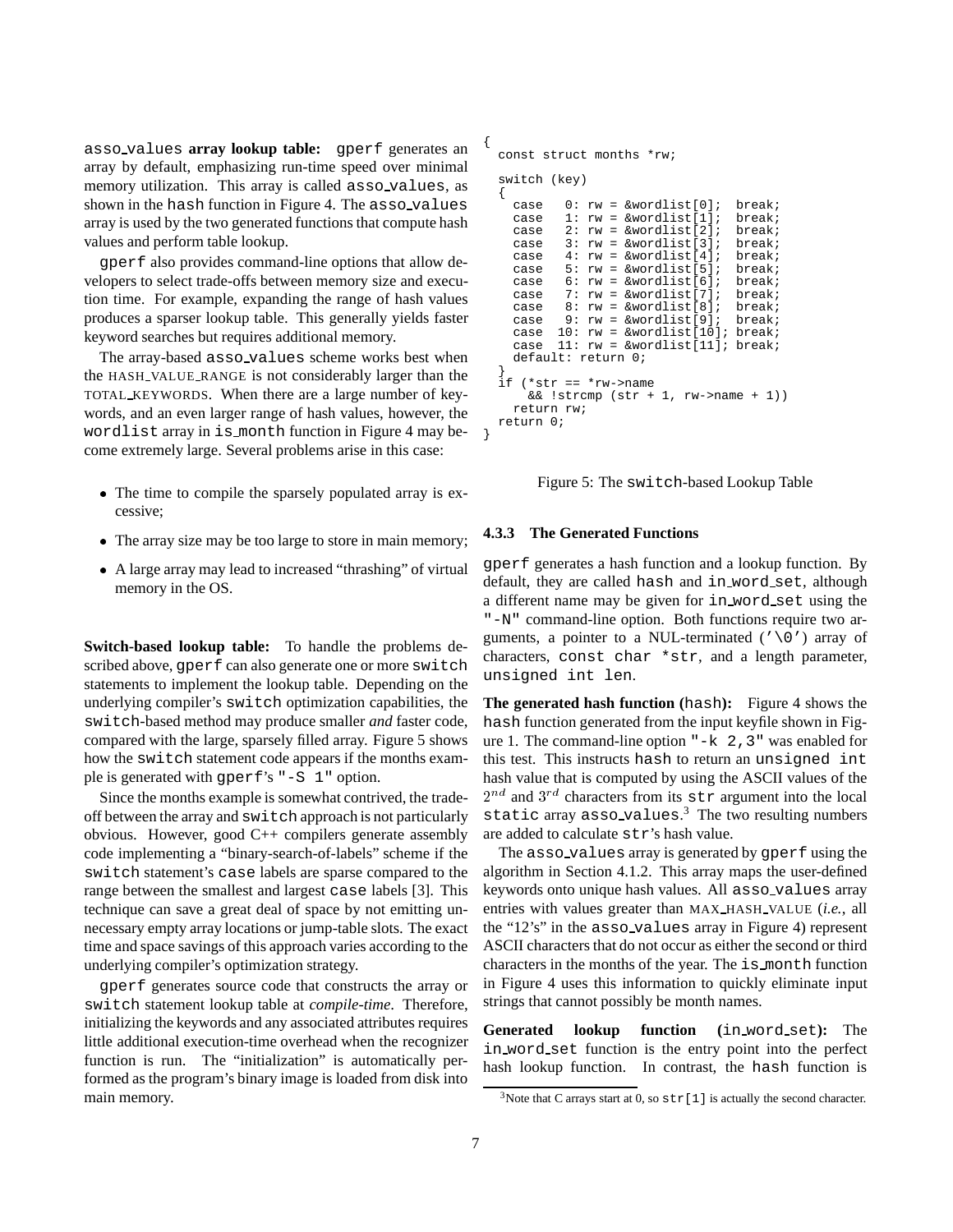declared static and cannot be invoked by application programs directly. If the function's first parameter, char \*str, is a valid user-define keyword, in word set returns a pointer to the corresponding record containing each keyword and its associated attributes; otherwise, a NULL pointer is returned.

Figure 4 shows how the in word set function can be renamed to is month using the "-N" command-line option. Note how gperf checks the len parameter and resulting hash function return value against the symbolic constants for MAX WORD LENGTH, MIN WORD LENGTH, MAX HASH VALUE, and MIN HASH VALUE. This check quickly eliminates many non-month names from further consideration. If users know in advance that all input strings are valid keywords, gperf will suppress this addition checking with the "-O" option.

If gperf is instructed to generate an array-based lookup table the generated code is quite concise, *i.e.*, once it is determined that the hash value lies within the proper range the code is simply:

```
{
  char *s = wordlist[key];
   if (*s == *str<br>&amp;c .stremp(\text{str } + 1, \text{ s } + 1))return s;
}
```
The  $*_{s} == *_{str}$  expression quickly detects when the computed hash value indexes into a "null" table slot since \*s is the NUL character ( $'\ (0')$  in this case. This check is useful when searching a sparse keyword lookup table, where there is a higher probability of locating a null entry. If a null entry is located, there is no need to perform a full string comparison.

Since the months' example generates a minimal perfect hash function null enties never appear. The check is still useful, however, since it avoids calling the string comparison function when the str's first letter does not match any of the keywords in the lookup table.

#### **4.4 Reusable Components and Patterns**

Figure 6 illustrates the key components used in gperf's software architecture. gperf is constructed from reusable components from the ACE framework [17]. Each component evolved "bottom-up" from special-purpose utilities into reusable software components. Several noteworthy reusable classes include the following components:

**ACE Bool Array:** Earlier versions of gperf were instrumented with a run-time code profiler on large input keyfiles that evoke many collisions. The results showed that gperf spent approximately 90 to 99 percent of its time in a single function when performing the algorithm in Figure 3.



Figure 6: gperf's Software Architecture

This one function, Gen Perf:: affects previous, determines how changes to associated values affect previously hashed keywords. In particular, it identifies duplicate hash values that occur during program execution.

Since this function is called so frequently, it is important to minimize its execution overhead. Therefore, gperf employs a novel boolean array component called ACE Bool Array to expedite this process. The C++ interface for the ACE Bool Array class is depicted in Figure 7. Since only one copy is required, BOOL ARRAY is typedef'd to be a Singleton using the ACE Singleton adapter. This template automatically transforms a class into a Singleton using the Singleton and Adapter patterns [18].

The in set method efficiently detects duplicate keyword hash values for a given associated values configuration. It returns non-zero if a value is already in the set and zero otherwise. Whenever a duplicate is detected, the reset method is called to reset all the array elements back to "empty" for ensuing iterations of the search process.

If many hash collisions occur, the reset method is executed frequently during the duplicate detection and elimination phase of gperf's algorithm. Processing large keyfiles, *e.g.*, containing more than 1,000 keywords, tends to require a maximum hash value k that is often *much* larger than n, the total number of keywords. Due to the large range, it becomes expensive to explicitly reset all elements in array back to empty, especially when the number of keywords actually checked for duplicate hash values is comparatively small.

To address this issue, gperf uses a pattern called *generation numbering*, which optimizes the search process by not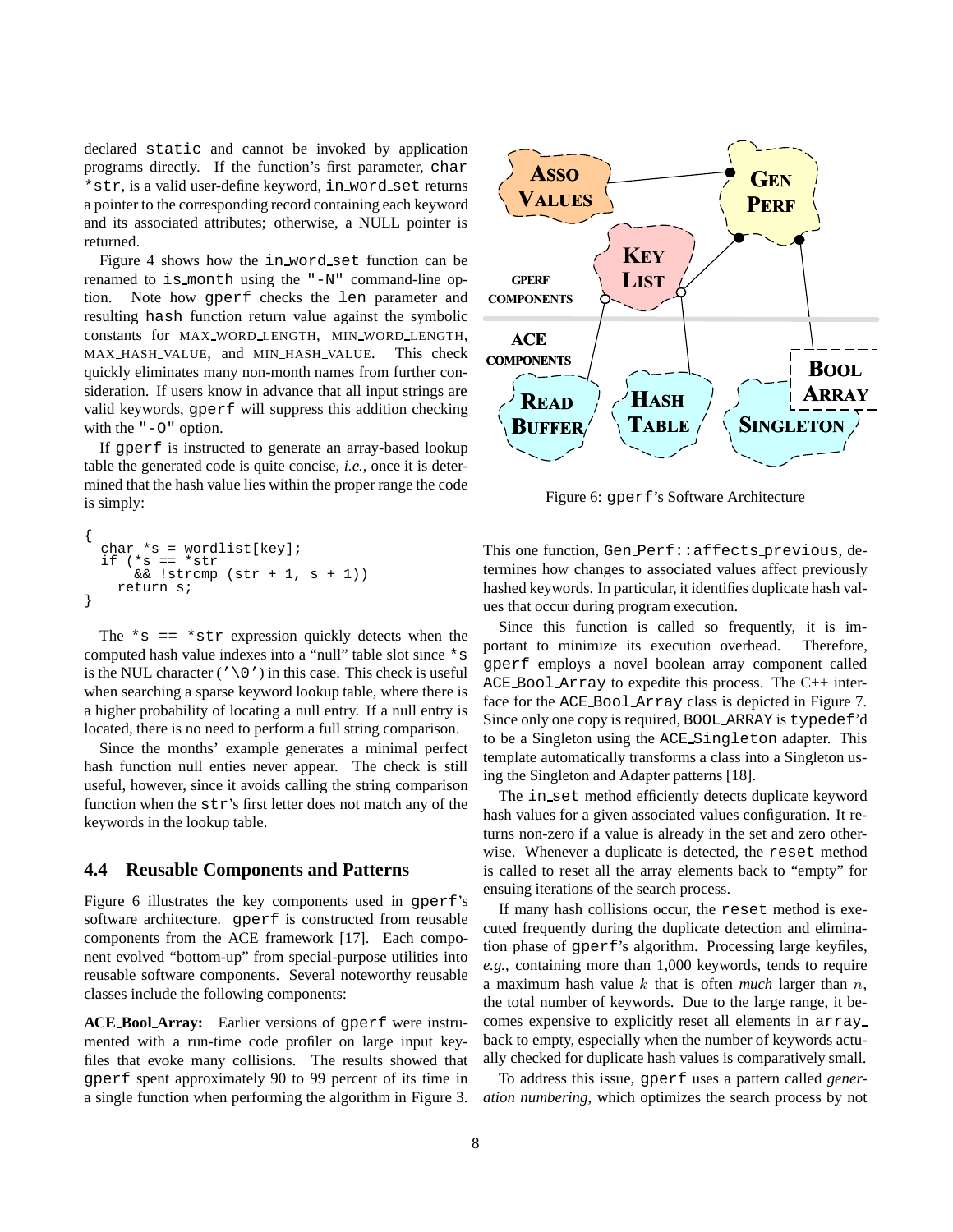```
class ACE\_Bool_Array
{
public:
  // Constructor.
 ACE\_Bool_Array (void);
  // Returns dynamic memory to free store.
 ˜ACE_Bool_Array (void);
  // Allocate a k element dynamic array.
  init (u_int k);
  // Checks if <value> is a duplicate.
  int in_set (u_int value);
  // Reinitializes all set elements to FALSE.
  void reset (void);
private:
  // Current generation count.
  u_short generation_number_;
  // Dynamically allocated storage buffer.
  u_short *array_;
  // Length of dynamically allocated array.
  u int size ;
};
// Create a Singleton.
typedef ACE_Singleton <ACE_Bool_Array,
                       ACE_Null_Mutex>
        BOOL_ARRAY;
```


explicitly reinitializing the entire array. Generation numbering operates as follows:

**1:** The Bool Array init method dynamically allocates space for  $k$  unsigned short integers and points array at the allocated memory. All  $k$  array elements in array are initially assigned 0 (representing "empty") and the generation number counter is set to 1.

**2:** gperf uses the in set method is used to detect duplicate keyword hash values. If the number stored at the hash(keyword) index position in array is not equal to the current generation number, then that hash value is not already in the set. In this case, the current generation number is immediately assigned to the hash(keyword) array location, thereby marking it as a duplicate if it is referenced subsequently during this particular iteration of the search process.

**3:** If array [hash(keyword)] is equal to the generation number, a duplicate exists and the algorithm must try modifying certain associated values to resolve the collision.

**4:** If a duplicate is detected, the array elements are reset to empty for subsequent iterations of the search process. The reset method simply increments generation number by 1. The entire k array locations are only reinitialized to 0 when the generation number exceeds the range of an unsigned short integer, which occurs infrequently in practice.

A design strategy employed throughout gperf's implementation is "first determine a clean set of operations and interfaces, then successively tune the implementation." In the case of generation numbering, this policy of optimizing performance, without compromising program clarity, decreased gperf's execution-time by an average of 25 percent for large keyfiles, compared with the previous method that explicitly "zeroed out" the entire boolean array's contents on every reset.

**ACE Read Buffer:** Each line in gperf's input contains a single keyword followed by any optional associated attributes, ending with a newline character  $('\n\n\cdot)$ . The Read Buffer: : read member function copies an arbitrarily long  $\n\infty$  -terminated string of characters from the input into a dynamically allocated buffer. A recursive auxiliary function, Read Buffer: : rec\_read, ensures only one call is made to the new opeator for each input line read, *i.e.*, there is no need to reallocate and resize buffers dynamically. This class has been incorporated into the GNU libg++ **stream** library [19] and the ACE network programming tookit [17].

**ACE Hash Table:** This class provides a search set implemented via double hashing [5]. During program initialization gperf uses an instance of this class to detect keyfile entries that are guaranteed to produce duplicate hash values. These duplicates occur whenever keywords possess both identical keysigs and identical lengths, *e.g.*, the double and delete collision described in Section 4.1.2. Unless the user specifies that a near-perfect hash function is desired, attempting to generate a perfect hash function for keywords with duplicate keysigs and identical lengths is an exercise in futility!

## **5 Empirical Results**

Tool-generated recognizers are useful from a software engineering perspective since they reduce development time and decrease the likelyhood of development errors. However, they are not necessarily advantageous for production applications unless the resulting executable code speed is competitive with typical alternative implementations. In fact, it has been argued that there are *no* circumstances where perfect hashing proves worthwhile, compared with other common static search set methods [20].

To compare the efficacy of the gperf-generated perfect hash functions against other common static search set implementations, seven test programs were developed and executed on six large input files. Each test program implemented the same function: a recognizer for the reserved words in GNU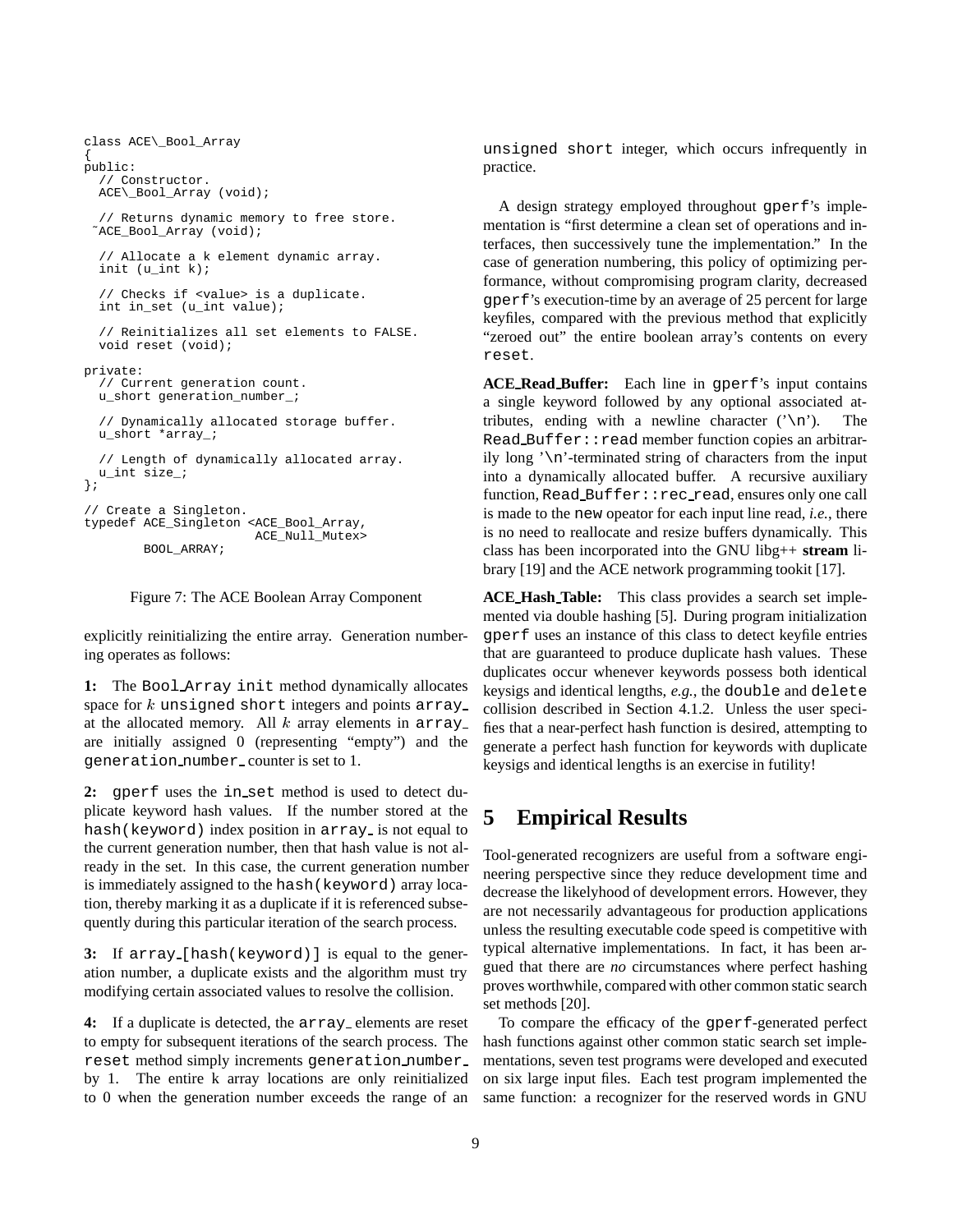| <b>Executable</b> | <b>Input File</b> |        |          |          |           |             |
|-------------------|-------------------|--------|----------|----------|-----------|-------------|
| Program           | $ET++.in$         | NIH.in | $q++.in$ | idraw.in | cfront.in | $libq++.in$ |
| control.exe       | 38.8              | 1.00   | 15.2     | 1.00     | 5.7       | 1.00        |
|                   | 1.00              | 15.4   | 1.00     | 8.9      | 1.00      | 4.5         |
| trie.exe          | 1.52              | 23.8   | 23.8     | 1.53     | 1.50      | 1.55        |
|                   | 59.1              | 1.54   | 1.56     | 13.7     | 8.6       | 7.0         |
| flex.exe          | 1.55              | 23.9   | 1.57     | 1.55     | 1.56      | 1.57        |
|                   | 60.5              | 1.55   | 23.9     | 13.8     | 8.9       | 7.1         |
| gperf.exe         | 1.66              | 1.68   | 1.65     | 1.64     | 1.70      | 1.71        |
|                   | 64.6              | 26.0   | 25.1     | 14.6     | 9.7       | 7.7         |
| chash.exe         | 1.78              | 27.5   | 1.78     | 1.77     | 1.77      | 1.82        |
|                   | 69.2              | 1.78   | 27.1     | 15.8     | 10.1      | 8.2         |
| patricia.exe      | 1.84              | 28.9   | 1.82     | 1.83     | 1.89      | 1.93        |
|                   | 71.7              | 1.87   | 27.8     | 16.3     | 10.8      | 8.7         |
| binary.exe        | 1.86              | 29.3   | 1.87     | 1.84     | 1.89      | 1.95        |
|                   | 72.5              | 1.90   | 28.5     | 16.4     | 10.8      | 8.8         |
| comp-flex.exe     | 2.06              | 31.0   | 2.14     | 18.2     | 2.03      | 2.04        |
|                   | 80.1              | 2.01   | 32.6     | 2.04     | 11.6      | 9.2         |

Table 3: Raw and Normalized CPU Processing Time

 $g_{++}$ . The function returns 1 if a given input string is identified as a reserved word and 0 otherwise.

The seven test programs are described below. They are listed by increasing order of execution time, as shown in Table 3. The input files used for the test programs are described in Table 4. Table 5 shows the number of bytes for each test

| <b>Input File</b> | <b>Identifiers</b> | <b>Keywords</b> | <b>Total</b> |
|-------------------|--------------------|-----------------|--------------|
| $ET++.in$         | 624,156            | 350,466         | 974,622      |
| NIH.in            | 209,488            | 181,919         | 391,407      |
| $q++.$ in         | 278,319            | 88,169          | 366,488      |
| idraw.in          | 146,881            | 74.744          | 221,625      |
| cfront.in         | 98,335             | 51,235          | 149,570      |
| $libq++.in$       | 69,375             | 50,656          | 120,031      |

Table 4: Total Identifiers and Keywords for Each Input File

program's compiled object file, listed by increasing size (both patricia.o and chash.o use dynamic memory, so their overall memory usage depends upon the underlying free store mechanism).

| Object      | <b>Byte Count</b> |        |                   |          |         |
|-------------|-------------------|--------|-------------------|----------|---------|
| File        | text              | data   | bss               | dynamic  | total   |
| control.o   | 88                |        |                   |          | 88      |
| binary.o    | 1,008             | 288    |                   |          | 1,296   |
| gperf.o     | 2,672             |        | $\mathbf{\Omega}$ |          | 2,672   |
| chash.o     | 1,608             | 304    | 8                 | 1,704    | 3,624   |
| patricia.o  | 3.936             |        |                   | 2,272    | 6,208   |
| comp-flex.o | 7,920             | 56     | 16,440            | $\theta$ | 24.416  |
| trie.o      | 79,472            |        |                   | 0        | 79,472  |
| flex.o      | 3,264             | 98,104 | 16.440            |          | 117,808 |

Table 5: Size of Object Files in Bytes

**trie.exe:** a program based upon an automatically generated table-driven search trie created by the **trie-gen** utility included with the GNU libg++ distribution.

**flex.exe:** a flex-generated recognizer created with the "-f" (no table compaction) option. Note that both the flex.exe and trie.exe are uncompacted, deterministic finite automata (DFA)-based recognizers. Not using compaction maximizes speed in the generated recognizer, at the expense of much larger tables. For example, the uncompacted flex.exe program is almost 5 times larger than the compacted comp-flex.exe program, *i.e.*, 117,808 bytes versus 24,416 bytes.

**gperf.exe:** a gperf-generated recognizer created with the "-a -D -S 1 -k 1, $\frac{1}{2}$ " options. These options mean "generate ANSI C prototypes ("-a"), handle duplicate keywords ( $"$ - $D"$ ), via a single switch statement ( $"$ - $S$  1"), and make the keysig be the first and last character of each keyword."

**chash.exe:** a dynamic chained hash table lookup function similar to the one that recognizes reserved words for AT&T's cfront 3.0 C++ compiler. The table's load factor is 0.39, the same as it is in cfront 3.0.

**patricia.exe:** a PATRICIA trie recognizer, where PATRICIA stands for "Practical Algorithm to Retrieve Information Coded in Alphanumeric." A complete PATRICA trie implementation is available in the GNU libg++ class library distribution [19].

**binary.exe:** a carefully coded binary search function that minimizes the number of complete string comparisons.

**comp-flex.exe:** a flex-generated recognizer created with the default "-cem" options, providing the highest degree of table compression. Note the obvious time/space tradeoff between the uncompacted flex.exe (which is faster and larger) and the compacted comp-flex.exe (which is smaller and much slower).

In addition to these seven test programs, a simple  $C_{++}$  program called control.exe measures and controls for I/O overhead, *i.e.*:

```
int main (void)
  char buf[BUFSIZ];
  while (gets (buf))
    printf ("%s", buf);
}
```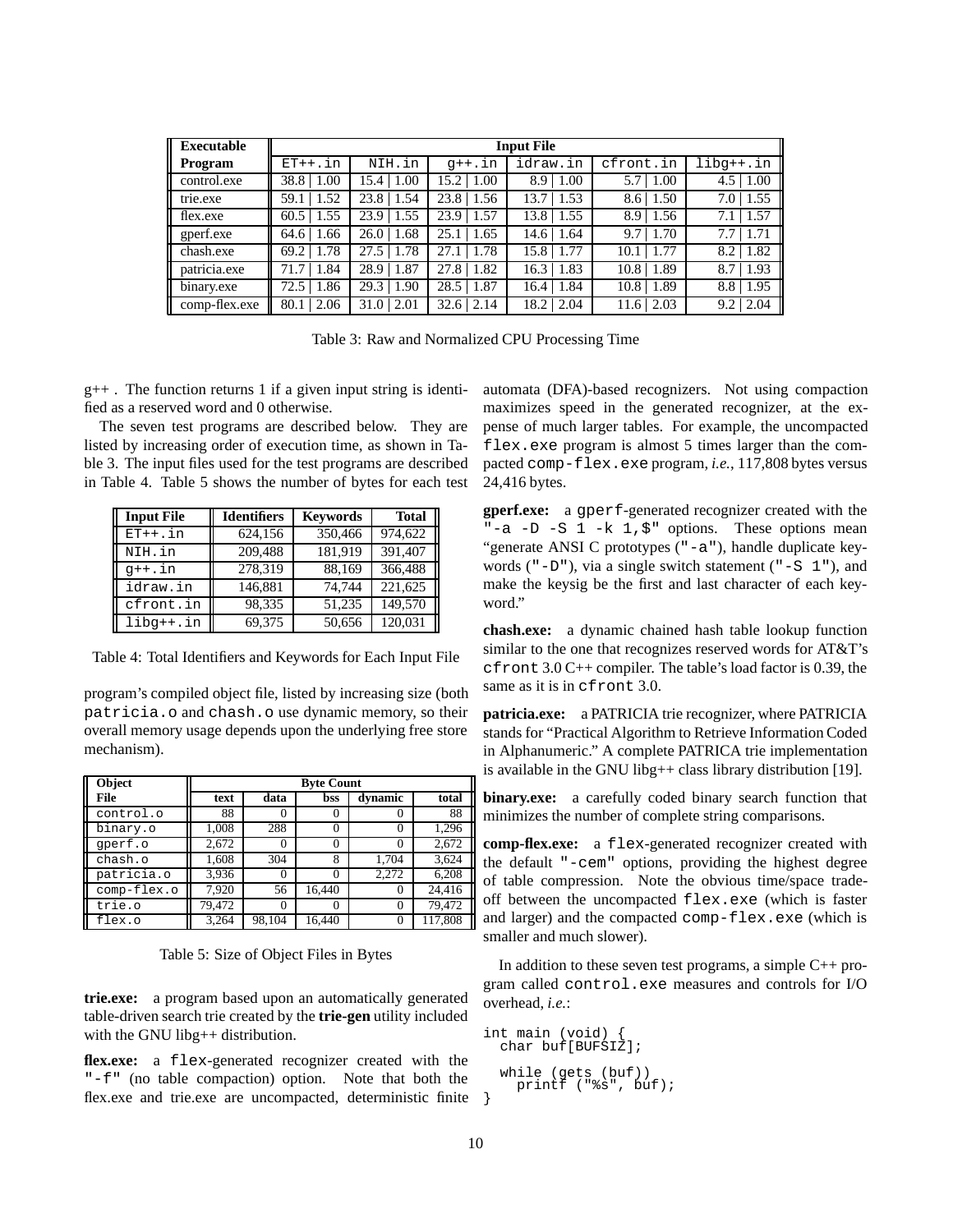All of the above reserved word recognizer programs were compiled by the GNU  $g++ 2.7.2$  compiler with the "-02 -finline-functions" options enabled. They were then tested on an otherwise idle SPARCstation 20 model 712 with 128 megabytes of RAM.

All six input files used for the tests contained a large number of words, both user-defined identifiers and g++ reserved words, organized with one word per line. This formate was automatically created by running the UNIX command "tr -cs A-Za-z\_ '\012'" on the preprocessed source code for several large C++ systems, including the ET++ windowing toolkit  $(ET++.in)$ , the NIH class library  $(NIH.in)$ , the GNU g++ 2.7.2 C++ compiler  $(q++.in)$ , the idraw figure drawing utility from the InterViews 2.6 distribution (idraw.in), the AT&T cfront  $3.0$  C++ compiler (cfront.in), and the GNU libg++ 2.8 C++ class library  $(libq++.in)$ . Table 4 shows the relative number of identifiers and keywords for the test input files.

Table 3 depicts the amount of time each search set implementation spent executing the test programs, listed by increasing execution time. The first number in each column represents the user-time CPU seconds for each recognizer. The second number is "normalized execution time," *i.e.*, the ratio of user-time CPU seconds divided by the control.exe program execution time. The normalized execution time for each technique is very consistent across the input test file suite, illustrating that the timing results are representative for different source code inputs.

Several conclusions result from these empirical benchmarks:

**Time/space tradeoffs are common:** The uncompacted, DFA-based trie (trie.exe) and flex (flex.exe) implementations are both the fastest and the largest implementations, illustrating the time/space trade-off dichotomy. Applications where saving time is more important than conserving space may benefit from these approaches.

**gperf can provide the best of both worlds:** While the trie.exe and flex.exe recognizers allow programmers to trade-off space for time, the gperf-generated perfect hash function gperf.exe is comparatively time *and* space efficient. Empirical support for this claim can be calculated from the data for the programs that did not allocate dynamic memory, *i.e.*, trie.exe, flex.exe, gperf.exe, binary.exe, and comp-flex.exe. The number of identifiers scanned per-second, per-byte of executable program overhead was 5.6 for gperf.exe, but less than 1.0 for trie.exe, flex.exe, and comp-flex.exe.

Since gperf generates a stand-alone recognizer, it is easily incorporated into an otherwise hand-coded lexical analyzer, such as the ones found in the GNU C and GNU C++ compiler. It is more difficult, on the other hand, to partially integrate flex or lex into a lexical analyzer since they are generally used in an "all or nothing" fashion. Furthermore, neither flex nor lex are capable of generating recognizers extremely large keyfiles because the size of the state machine is too big for their internal DFA state tables.

# **6 Current Limitations and Future Work**

gperf has been freely distributed for many years along with the GNU libg++ library and the ACE network programming toolkit at www.cs.wustl.edu/˜schmidt/ACE.html. Although gperf has proven to be quite useful in practice, there are several limitations. This section describes the tradeoffs and compromises with its current algorithms and outlines how it can be improved. Since gperf is open source software, however, it is straightforward to add enhancements and extensions.

#### **6.1 Tradeoffs and Compromises**

Several other hash function generation algorithms utilize some form of backtracking when searching for a perfect or minimal perfect solution [6, 8, 9]. For example, Cichelli's [8] algorithm recursively attempts to find an associated values configuration that uniquely maps all  $n$  keywords to distinct integers in the range  $1:n$ . In his scheme, the algorithm "backs up" if computing the current keyword's hash value exceeds the minimal perfect table size constraint at any point during program execution. Cichelli's algorithm then proceeds by undoing selected hash table entries, reassigning different associated values, and continuing to search for a solution.

Unfortunately, the exponential growth rate associated with the backtracking search process is simply too time consuming for large keyfiles. Even "intelligently-guided" exhaustive search quickly becomes impractical for more than several hundred keywords.

To simplify the algorithm in Figure 3, and to improve average-case performance, gperf does not backtrack when keyword hash collisions occur. Thus, gperf may process the entire keyfile input, *without* finding a unique associated values configuration for every keyword, even if one exists. If a unique configuration is not found, users have two choices:

- 1. They can run gperf again, enabling different options in search of a perfect hash function; or
- 2. They can *guarantee* a solution by instructing gperf to generate an *near-perfect* hash function.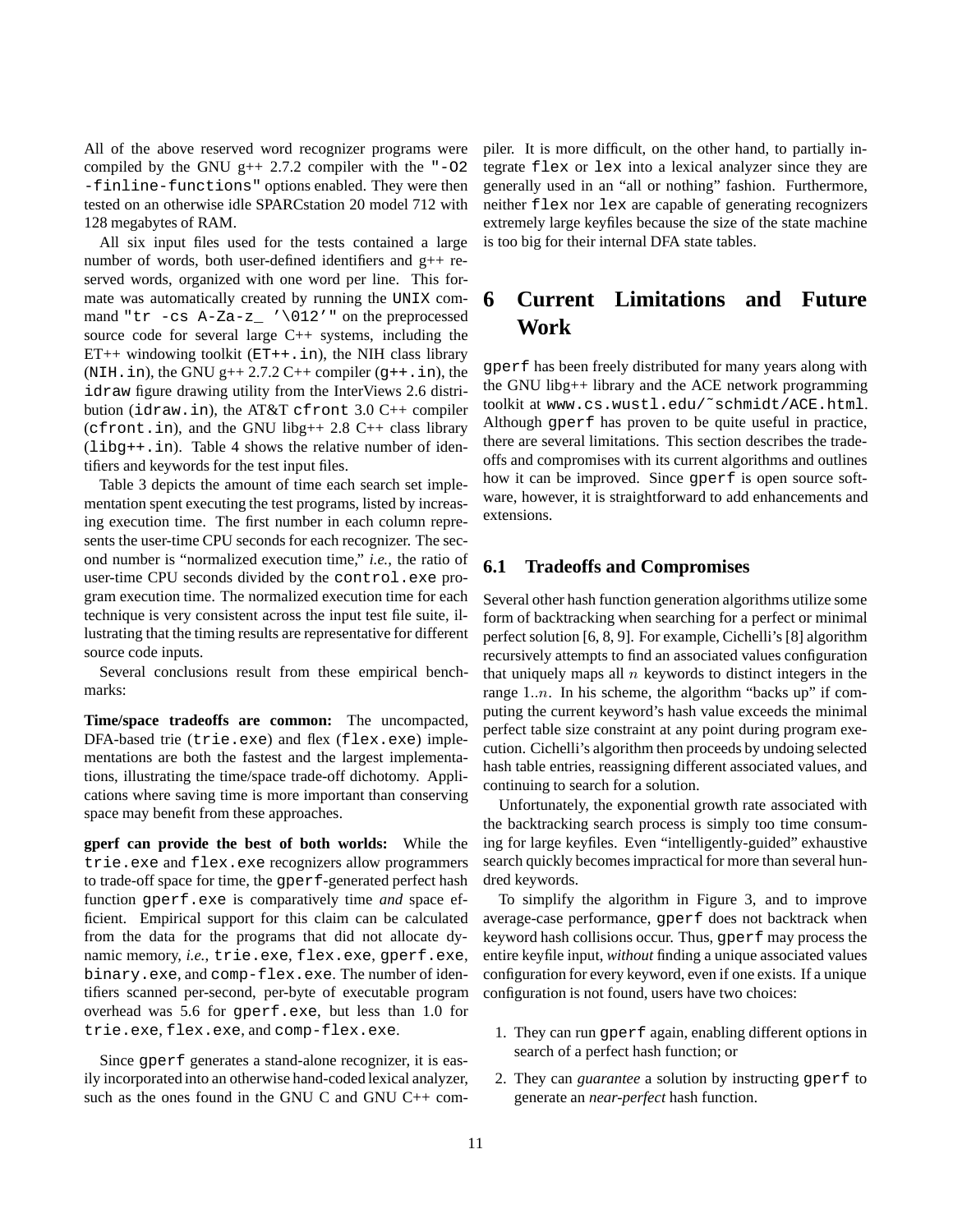Near-perfect hash functions permit gperf to operate on keyword sets that it otherwise could not handle, *e.g.*, if the keyfile contains duplicates or there are a very large number of keywords. Although the resulting hash function is no longer "perfect," it handles keyword membership queries efficiently since only a small number of duplicates usually remain.<sup>4</sup>

Both duplicate keyword entries and unresolved keyword collisions are handled by generalizing the switch-based scheme described in Section 3. gperf treats duplicate keywords as members of an *equivalence class* and generates switch statement code containing cascading if-else comparisons within a case label to handle non-unique keyword hash values.

For example, if gperf is run with the default keysig selection command-line option " $-k$  1,  $\zeta$ " on a keyfile containing C++ reserved words, a hash collision occurs between the delete and double keywords, thereby preventing a perfect hash function. Using the "-D" option produces a near-perfect hash function, that allows at most one string comparison for all keywords except double, which is recognized after two comparisons. Figure 8 shows the relevant fragment of the generated near-perfect hash function code.

```
{
 char *rw;
  ...
  switch (hash (str, len)) {
  ...
 case 46:
   rw = "delete";
    if (*str == *rw
        && !strcmp (str + 1, rw + 1, len - 1))
      return rw;
    rw = "double";
    if (*str == *rw
        & 2 !strcmp (str + 1, rw + 1, len - 1))
      return rw;
   return 0;
 case 47:
   rw = "default"; break;<br>use 49:
 case
   rw = "void"; break;
  ...
  }
  if (*str == *rw
     & 2 !strcmp (str + 1, rw + 1, len - 1))
    return rw;
 return 0;
}
```
Figure 8: The Near-Perfect Lookup Table Fragment

A simple linear search is performed on duplicate keywords that hash to the same location. Linear search is effective since most keywords still require only one string comparison. Support for duplicate hash values is useful in several circumstances, such as large input keyfiles (*e.g.*, dictionaries), highly similar keyword sets (*e.g.*, assembler instruction mnemonics),

and secondary keys. In the latter case, if the primary keywords are distinguishable only via secondary key comparisons, the user may edit the generated code by hand or via an automated script to completely disambiguate the search key.

### **6.2 Enhancements and Extensions**

Fully automating the perfect hash function generation process is gperf's most significant unfinished extension. One approach is to replace gperf's current algorithm with more exhaustive approaches [9, 7]. Due to gperf's object-oriented program design, such modifications will not disrupt the overall program structure. The perfect hash function generation module, class Gen Perf, is independent from other program components; it represents only about 10 percent of gperf's overall lines of source code.

A more comprehensive, albeit computationally expensive, approach could switch over to a backtracking strategy when the initial, computationally less expensive, non-backtracking first pass fails to generate a perfect hash function. For many common uses, where the search sets are relatively small, the program will run successfully without incurring backtracking overhead. In practice, the utility of these proposed modifications remains an open question.

Another potentially worthwhile feature is enhancing gperf to automatically select the keyword index positions. This would assist users in generating time or space efficient hash functions quickly and easily. Currently, the user must use the default behavior or explicitly select these positions via command-line arguments. Finally, gperf's output functions can be extended to generate code for other languages, *e.g.*, Java, Ada, Smalltalk, Module 3, Eiffel, etc.

## **7 Concluding Remarks**

gperf was originally designed to automate the construction of keyword recognizers for compilers and interpreter reserved word sets. The various features described in this paper enable it to achieve its goal, as evidenced by its use in the GNU compilers. In addition, gperf has been used in the following applications:

- The TAO CORBA IDL compiler [4] uses gperf to generate the operation dispatching tables [21] used by serverside skeletons.
- A hash function for 15,400 "Medical Subject Headings" used to index journal article citations in MEDLINE, a large bibliographic database of the biomedical literature maintained by the National Library of Medicine. Generating this hash function takes approximately 10 minutes of CPU time on a SPARC 20 workstation.

<sup>4</sup>The exact number depend on the keyword set and the command-line options.